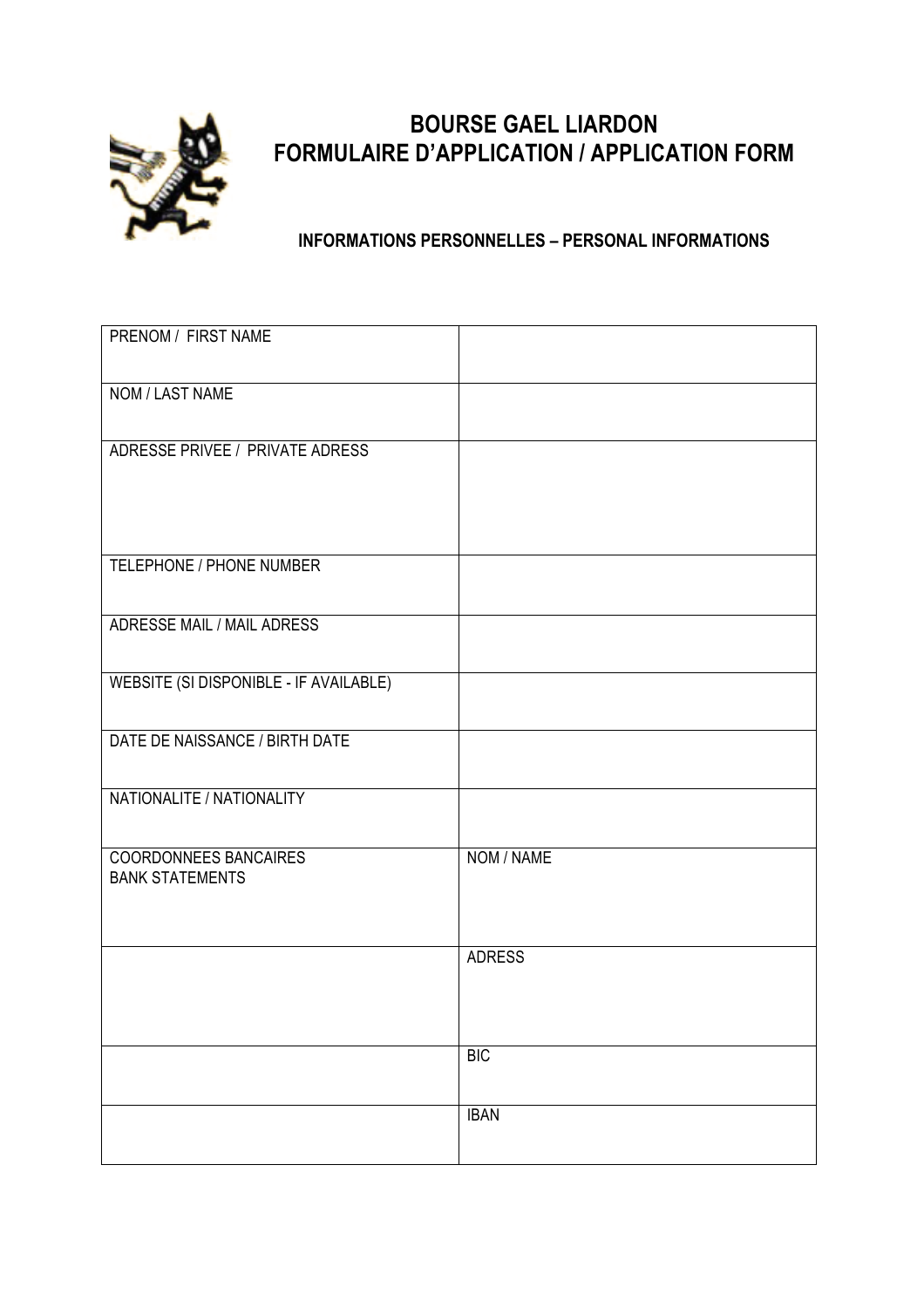

## **BOURSE GAEL LIARDON FORMULAIRE D'APPLICATION / APPLICATION FORM**

**INFORMATIONS PROFESSIONNELLES – PROFESSONAL INFORMATIONS**

| FORMATION MUSICALE (ANNEES, INSTITUTIONS)<br>MUSICAL EDUCATION (YEARS, INSTITUTION)                                                                                            |  |
|--------------------------------------------------------------------------------------------------------------------------------------------------------------------------------|--|
|                                                                                                                                                                                |  |
|                                                                                                                                                                                |  |
|                                                                                                                                                                                |  |
|                                                                                                                                                                                |  |
|                                                                                                                                                                                |  |
|                                                                                                                                                                                |  |
| ACTIVITES MUSICALES (AUTRES PRIX, BOURSES,<br>CONCERTS IMPORTANTS, ENREGISTREMENTS).<br>MUSICAL ACTIVITIES (OTHER AWARDS,<br>SCHOLARSHIPS, IMPORTANT CONCERTS,<br>RECORDINGS). |  |
|                                                                                                                                                                                |  |
|                                                                                                                                                                                |  |
|                                                                                                                                                                                |  |
|                                                                                                                                                                                |  |
|                                                                                                                                                                                |  |
|                                                                                                                                                                                |  |
| PERSONNES DE REFERENCE - AU MOINS 2<br>Nom, fonction et adresse mail<br>REFERENCE PERSONS - AT LEAST 2 Name, title,<br>e-mail adress                                           |  |
|                                                                                                                                                                                |  |
|                                                                                                                                                                                |  |
|                                                                                                                                                                                |  |